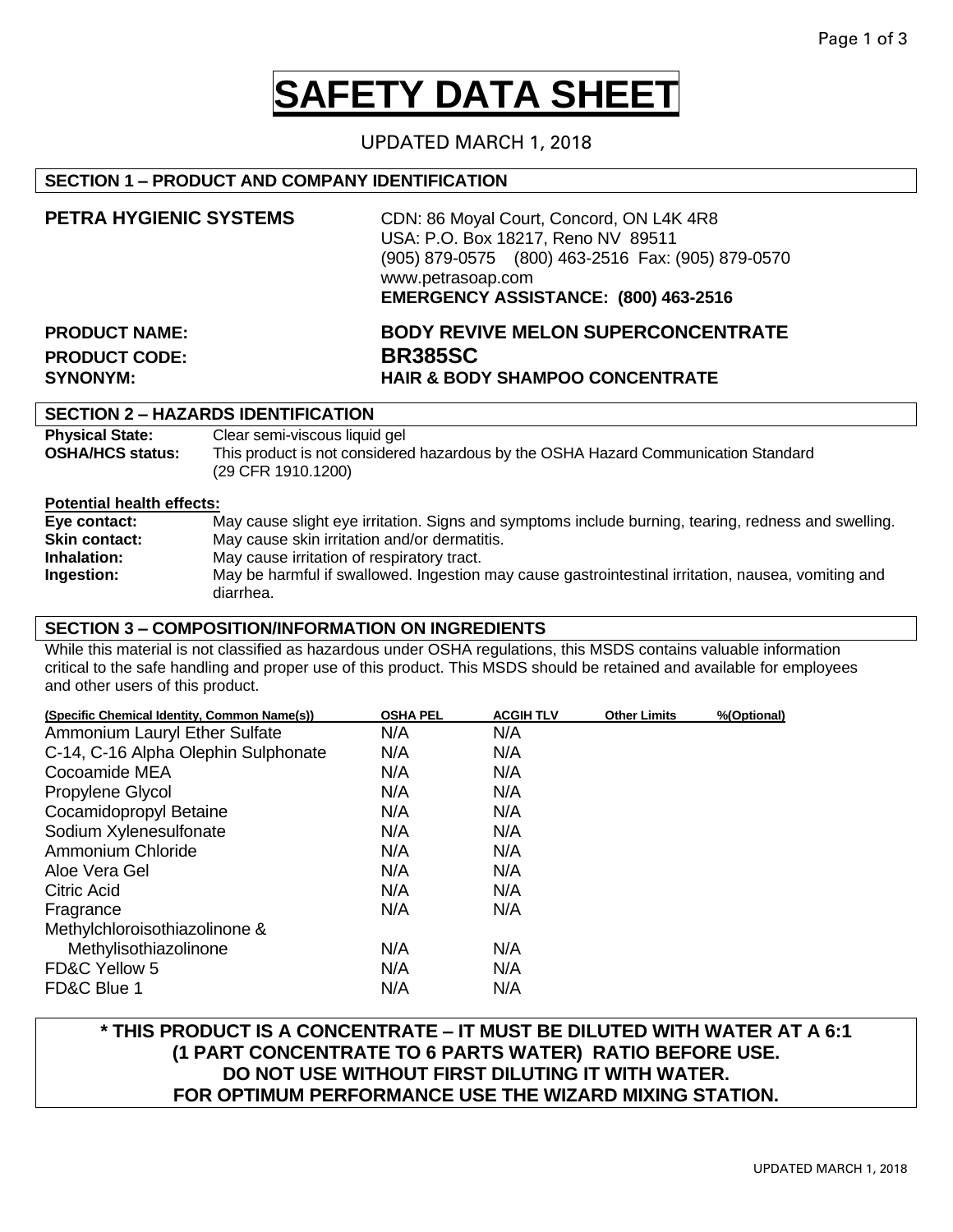| <b>SECTION 4 - FIRST AID MEASURES</b>                                                                                     |
|---------------------------------------------------------------------------------------------------------------------------|
| IF INHALED: Remove to fresh air and keep at rest in a position comfortable for breathing. If breathing is                 |
| difficult, give oxygen.                                                                                                   |
| Skin contact: Wash off immediately with soap and plenty of water. If a person feels unwell or symptoms of skin irritation |
| appear, consult a physician.                                                                                              |
| Rinse immediately with plenty of water, also under the eyelids, for at least 15 minutes. If eye irritation                |
| persists, consult a specialist.                                                                                           |
| If swallowed, seek medical advice immediately and show this container or label. Do not induce vomiting                    |
| without medical advice. Never give anything by mouth to an unconscious person.                                            |
| <b>SECTION 5 - FIRE-FIGHTING MEASURES</b>                                                                                 |
|                                                                                                                           |

| <b>Flash Point:</b>                     | $> 200$ °F $/ > 93$ °C                                                          |
|-----------------------------------------|---------------------------------------------------------------------------------|
| <b>Flash Point Method:</b>              | ASTM D3278                                                                      |
| <b>Autoignition temperature:</b>        | Not self igniting                                                               |
|                                         | Unusual Fire and Explosion Hazards: May emit toxic fumes under fire conditions. |
| <b>Reactivity Hazard:</b>               | None known                                                                      |
| Suitable extinguishing media:           | Use water spray, alcohol-resistant foam, dry chemical or carbon dioxide         |
| <b>Hazardous combustion products:</b>   | Carbon monoxide, Carbon dioxide (CO2).                                          |
| <b>Special Fire Fighting Procedure:</b> | Firefighters should wear NIOSH/MSHA approved self-contained breathing apparatus |
|                                         | and full protective clothing                                                    |

## **6. ACCIDENTAL RELEASE MEASURES**

| <b>Personal precautions:</b>      | Evacuate personnel to safe areas. Keep people away from and upwind of spill/leak.                                                                                                                                                                                                                                               |
|-----------------------------------|---------------------------------------------------------------------------------------------------------------------------------------------------------------------------------------------------------------------------------------------------------------------------------------------------------------------------------|
|                                   | Use personal protective equipment.                                                                                                                                                                                                                                                                                              |
| <b>Environmental precautions:</b> | Prevent further leakage or spillage if safe to do so. Do not flush into surface water or sanitary<br>sewer system.                                                                                                                                                                                                              |
| Clean-up methods:                 | Soak up with inert absorbent material (e.g. sand, silica gel, acid binder, universal<br>binder, sawdust). Sweep up and shovel into suitable containers for disposal. Prevent<br>product from entering drains. Clean spill area thoroughly. Local authorities should be<br>advised if significant spillages cannot be contained. |
| <b>7. HANDLING AND STORAGE</b>    |                                                                                                                                                                                                                                                                                                                                 |

| Handling:                    | Avoid excessive contact with skin, eyes and clothing. Avoid breathing mists, dusts or vapors. |
|------------------------------|-----------------------------------------------------------------------------------------------|
|                              | Wash hands thoroughly after handling.                                                         |
| Storage:                     | Keep containers tightly closed in a cool, well-ventilated place. Keep product and empty       |
|                              | container away from heat and sources of ignition.                                             |
| <b>Additional Storage:</b>   | Not required under normal use                                                                 |
|                              | 8. EXPOSURE CONTROLS / PERSONAL PROTECTION                                                    |
| <b>Engineering measures:</b> | Use adequate local exhaust ventilation if airborne dusts, mists, or vapors will be generated. |
|                              | Use NIOSH/MSHA approved respirator whenever exposure limits exceeded.                         |

## **Personal Protective Equipment**

| Eye protection:                | Safety glasses                                                         |
|--------------------------------|------------------------------------------------------------------------|
| Skin and body protection:      | Not Required                                                           |
| <b>Respiratory protection:</b> | Not Required                                                           |
| Hand protection:               | Not Required                                                           |
| <b>Hygiene measures:</b>       | Handle in accordance with good industrial hygiene and safety practice. |
| Exposure controls TLV/PEL: N/A |                                                                        |

| Appearance:                 | Clear liquid gel                |
|-----------------------------|---------------------------------|
| Color:                      | <b>Transparent blue</b>         |
| Odor:                       | Characteristic fruity fragrance |
| <b>Physical state:</b>      | Semi-viscous liquid gel         |
| <b>Boiling point/range:</b> | >500°F / >260 °C                |
| <b>Melting point/range:</b> | 90 - 113°F / 32 - 45 °C         |
| Solubility:                 | Water soluble                   |
| <b>Flash Point:</b>         | > 200 °F / > 93 °C              |
| <b>Solvent content:</b>     | <b>Percent Volatile: 0.0 %</b>  |
|                             | Water content: 0.0 %            |